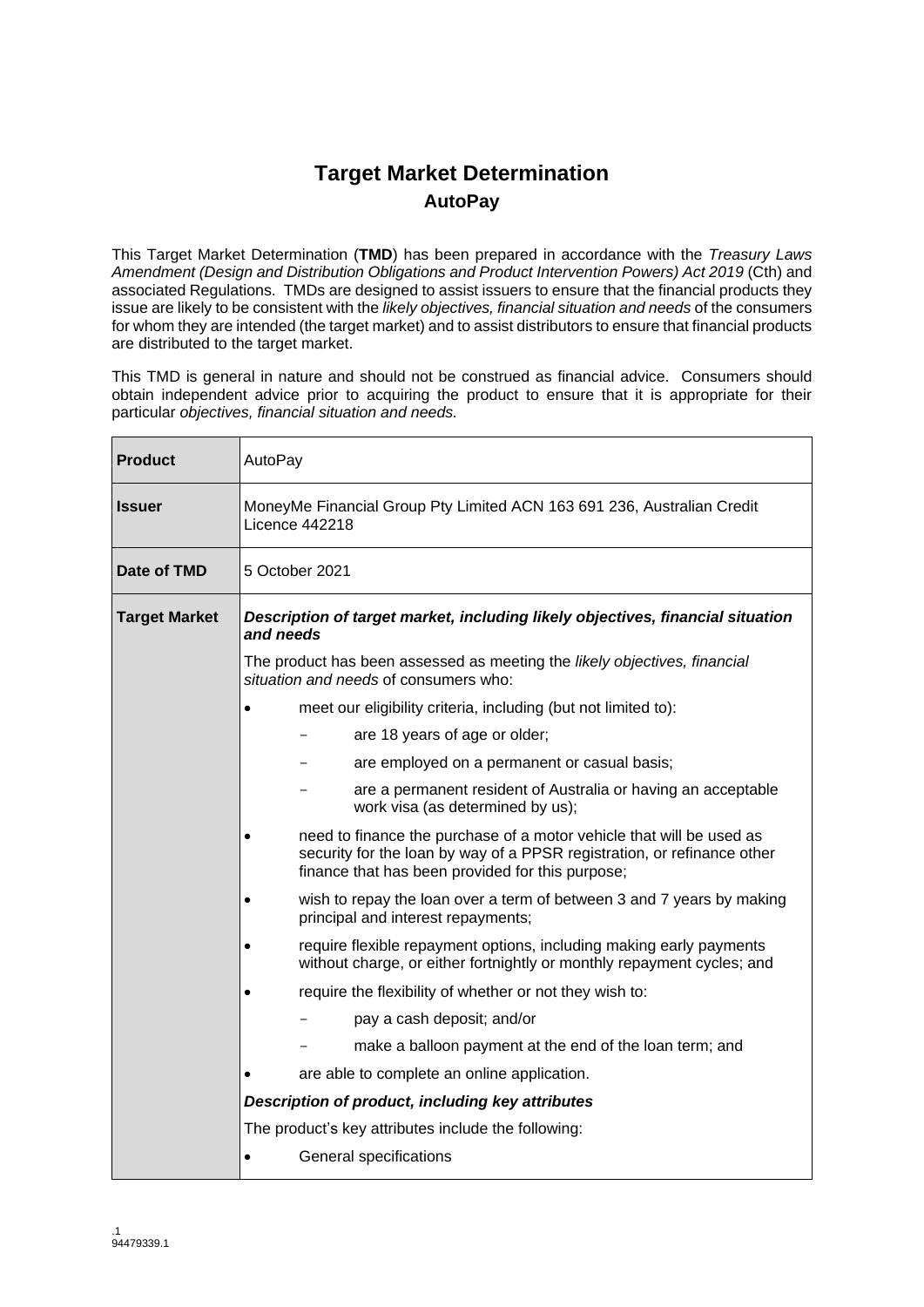|                     |                                                                                                                                                  |                                                                                                                                                                                                                                                                                          | Minimum Ioan amount                                                                                                                                                                                                                                                   | \$10,000    |                                                                                                                                                                                                                                   |  |
|---------------------|--------------------------------------------------------------------------------------------------------------------------------------------------|------------------------------------------------------------------------------------------------------------------------------------------------------------------------------------------------------------------------------------------------------------------------------------------|-----------------------------------------------------------------------------------------------------------------------------------------------------------------------------------------------------------------------------------------------------------------------|-------------|-----------------------------------------------------------------------------------------------------------------------------------------------------------------------------------------------------------------------------------|--|
|                     |                                                                                                                                                  |                                                                                                                                                                                                                                                                                          | Maximum Ioan amount                                                                                                                                                                                                                                                   | \$100,000   |                                                                                                                                                                                                                                   |  |
|                     |                                                                                                                                                  |                                                                                                                                                                                                                                                                                          | Minimum repayment period                                                                                                                                                                                                                                              | 3 years     |                                                                                                                                                                                                                                   |  |
|                     |                                                                                                                                                  |                                                                                                                                                                                                                                                                                          | Maximum repayment period                                                                                                                                                                                                                                              | 7 years     |                                                                                                                                                                                                                                   |  |
|                     |                                                                                                                                                  | Secured                                                                                                                                                                                                                                                                                  |                                                                                                                                                                                                                                                                       | Yes         |                                                                                                                                                                                                                                   |  |
|                     |                                                                                                                                                  |                                                                                                                                                                                                                                                                                          | Fees and charges                                                                                                                                                                                                                                                      |             |                                                                                                                                                                                                                                   |  |
|                     |                                                                                                                                                  |                                                                                                                                                                                                                                                                                          | Interest rate type                                                                                                                                                                                                                                                    | Variable    |                                                                                                                                                                                                                                   |  |
|                     |                                                                                                                                                  | Fees payable                                                                                                                                                                                                                                                                             |                                                                                                                                                                                                                                                                       |             | Establishment fee                                                                                                                                                                                                                 |  |
|                     |                                                                                                                                                  |                                                                                                                                                                                                                                                                                          |                                                                                                                                                                                                                                                                       | $\bullet$   | Brokerage fee                                                                                                                                                                                                                     |  |
|                     |                                                                                                                                                  |                                                                                                                                                                                                                                                                                          |                                                                                                                                                                                                                                                                       |             | Customer fee                                                                                                                                                                                                                      |  |
|                     |                                                                                                                                                  |                                                                                                                                                                                                                                                                                          |                                                                                                                                                                                                                                                                       | Monthly fee | Dishonour fee                                                                                                                                                                                                                     |  |
|                     |                                                                                                                                                  |                                                                                                                                                                                                                                                                                          |                                                                                                                                                                                                                                                                       |             | Overdue account fee                                                                                                                                                                                                               |  |
|                     |                                                                                                                                                  |                                                                                                                                                                                                                                                                                          | Classes of consumers for whom the product may be unsuitable                                                                                                                                                                                                           |             |                                                                                                                                                                                                                                   |  |
|                     |                                                                                                                                                  |                                                                                                                                                                                                                                                                                          | The product may not be suitable for consumers who:                                                                                                                                                                                                                    |             |                                                                                                                                                                                                                                   |  |
|                     |                                                                                                                                                  |                                                                                                                                                                                                                                                                                          | do not meet our eligibility criteria; and/or                                                                                                                                                                                                                          |             |                                                                                                                                                                                                                                   |  |
|                     |                                                                                                                                                  |                                                                                                                                                                                                                                                                                          | require an unsecured loan.                                                                                                                                                                                                                                            |             |                                                                                                                                                                                                                                   |  |
|                     |                                                                                                                                                  | Explanation of why the product is likely to be consistent with the likely<br>objectives, financial situation and needs of consumers in the target market                                                                                                                                 |                                                                                                                                                                                                                                                                       |             |                                                                                                                                                                                                                                   |  |
|                     |                                                                                                                                                  | The product is likely to be consistent with the likely objectives, financial situation<br>and needs of consumers in the target market because it will enable consumers to<br>finance the purchase of a motor vehicle, with the option to pay a deposit and/or<br>have a balloon payment. |                                                                                                                                                                                                                                                                       |             |                                                                                                                                                                                                                                   |  |
| <b>Distribution</b> |                                                                                                                                                  | <b>Distribution conditions</b>                                                                                                                                                                                                                                                           |                                                                                                                                                                                                                                                                       |             |                                                                                                                                                                                                                                   |  |
| <b>Conditions</b>   | <b>Distribution</b><br>channel                                                                                                                   |                                                                                                                                                                                                                                                                                          | <b>Type of distributor</b>                                                                                                                                                                                                                                            |             | <b>Condition/restriction</b>                                                                                                                                                                                                      |  |
|                     | Third party<br>distributors                                                                                                                      |                                                                                                                                                                                                                                                                                          | <b>Dealerships: Assist</b><br>$\bullet$<br>consumers to apply under<br>the point-of-sale exemption<br>by referring them to<br>MoneyMe to complete the<br>application.<br><b>Authorised</b><br>aggregators/brokers:<br>Complete and submit<br>applications to MoneyMe. |             | All applications must be<br>completed and<br>processed by us via our<br>online application<br>process, which contains<br>knock-out questions<br>and flags to determine<br>whether a consumer<br>falls within the target<br>market |  |
|                     | Why the distribution conditions and restrictions will make it more likely that<br>the consumers who acquire the product are in the target market |                                                                                                                                                                                                                                                                                          |                                                                                                                                                                                                                                                                       |             |                                                                                                                                                                                                                                   |  |
|                     | The distribution channels and conditions are appropriate because:                                                                                |                                                                                                                                                                                                                                                                                          |                                                                                                                                                                                                                                                                       |             |                                                                                                                                                                                                                                   |  |
|                     | the product has a wide target market;                                                                                                            |                                                                                                                                                                                                                                                                                          |                                                                                                                                                                                                                                                                       |             |                                                                                                                                                                                                                                   |  |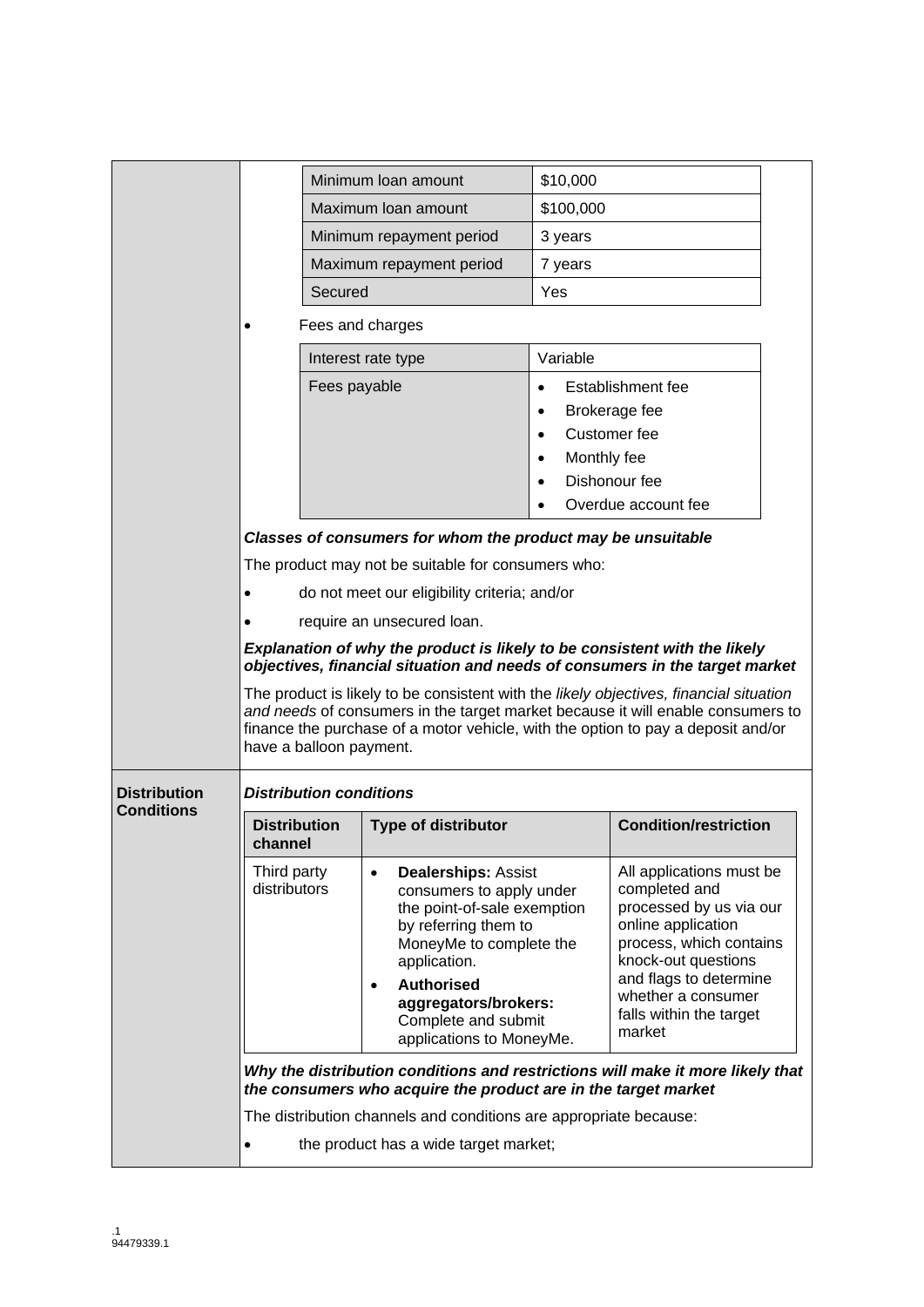|                                                                                      | we rely on existing distributors, methods, controls and supervision<br>$\bullet$<br>already in place; |                                                                                                                                                                                                                                                               |                                                                                                                                                                                                         |                                                                                                             |  |  |  |
|--------------------------------------------------------------------------------------|-------------------------------------------------------------------------------------------------------|---------------------------------------------------------------------------------------------------------------------------------------------------------------------------------------------------------------------------------------------------------------|---------------------------------------------------------------------------------------------------------------------------------------------------------------------------------------------------------|-------------------------------------------------------------------------------------------------------------|--|--|--|
|                                                                                      |                                                                                                       | our third party distributors are required to undertake training prior to<br>assisting applicants, and must follow documented procedures, including<br>screening consumers prior to an application to determine whether they<br>fall within the target market; |                                                                                                                                                                                                         |                                                                                                             |  |  |  |
|                                                                                      |                                                                                                       |                                                                                                                                                                                                                                                               | our accreditation process to authorise a broker has controls in place to<br>flag brokers who do not have the required skills and training to distribute<br>the product in accordance with this TMD; and |                                                                                                             |  |  |  |
|                                                                                      |                                                                                                       |                                                                                                                                                                                                                                                               | our approval system has checks and controls in place to ensure that the<br>product is only distributed to consumers in the target market.                                                               |                                                                                                             |  |  |  |
| <b>Review</b><br><b>Triggers</b>                                                     |                                                                                                       | The following events are review triggers that would reasonably suggest that the<br>TMD is no longer appropriate:                                                                                                                                              |                                                                                                                                                                                                         |                                                                                                             |  |  |  |
|                                                                                      | $\bullet$                                                                                             | A significant dealing of the product to consumers outside the target<br>market occurs.                                                                                                                                                                        |                                                                                                                                                                                                         |                                                                                                             |  |  |  |
|                                                                                      |                                                                                                       | A significant number of complaints are received from consumers in<br>relation to the product.                                                                                                                                                                 |                                                                                                                                                                                                         |                                                                                                             |  |  |  |
|                                                                                      |                                                                                                       | There is a material change to the product or the terms and conditions.                                                                                                                                                                                        |                                                                                                                                                                                                         |                                                                                                             |  |  |  |
|                                                                                      |                                                                                                       | There is a material number of                                                                                                                                                                                                                                 |                                                                                                                                                                                                         |                                                                                                             |  |  |  |
|                                                                                      |                                                                                                       | hardship applications;                                                                                                                                                                                                                                        |                                                                                                                                                                                                         |                                                                                                             |  |  |  |
|                                                                                      |                                                                                                       | overdue loans; and/or                                                                                                                                                                                                                                         |                                                                                                                                                                                                         |                                                                                                             |  |  |  |
|                                                                                      |                                                                                                       | defaults.                                                                                                                                                                                                                                                     |                                                                                                                                                                                                         |                                                                                                             |  |  |  |
|                                                                                      |                                                                                                       | There is a significant change to Australian credit laws that affect the<br>product.                                                                                                                                                                           |                                                                                                                                                                                                         |                                                                                                             |  |  |  |
|                                                                                      |                                                                                                       | A material number of applications submitted by third party distributors are<br>declined.                                                                                                                                                                      |                                                                                                                                                                                                         |                                                                                                             |  |  |  |
| <b>Review Periods</b>                                                                |                                                                                                       | First review date: 15 August 2022.                                                                                                                                                                                                                            |                                                                                                                                                                                                         |                                                                                                             |  |  |  |
|                                                                                      |                                                                                                       |                                                                                                                                                                                                                                                               | <b>Periodic reviews:</b> Every 12 months after the initial review and each subsequent                                                                                                                   |                                                                                                             |  |  |  |
|                                                                                      | review.                                                                                               |                                                                                                                                                                                                                                                               |                                                                                                                                                                                                         |                                                                                                             |  |  |  |
|                                                                                      |                                                                                                       | <b>Trigger reviews:</b> Review to be completed within 10 business days of the<br>identification of a trigger event.                                                                                                                                           |                                                                                                                                                                                                         |                                                                                                             |  |  |  |
| <b>Distribution</b><br><b>Information</b><br><b>Reporting</b><br><b>Requirements</b> | product:                                                                                              |                                                                                                                                                                                                                                                               | The following information must be provided to MoneyMe Financial Group by<br>distributors who engage in retail product distribution conduct in relation to the                                           |                                                                                                             |  |  |  |
|                                                                                      |                                                                                                       | <b>Type of information</b>                                                                                                                                                                                                                                    | <b>Description</b>                                                                                                                                                                                      | <b>Reporting period</b>                                                                                     |  |  |  |
|                                                                                      |                                                                                                       | Specific complaints                                                                                                                                                                                                                                           | Details of the complaint,<br>including the name and<br>contact details of the<br>complainant and the<br>substance of the complaint                                                                      | As soon as<br>practicable, and in<br>any event within 10<br>business days of<br>receipt of the<br>complaint |  |  |  |
|                                                                                      |                                                                                                       | General complaints                                                                                                                                                                                                                                            | Number of complaints                                                                                                                                                                                    | Every 3 months                                                                                              |  |  |  |